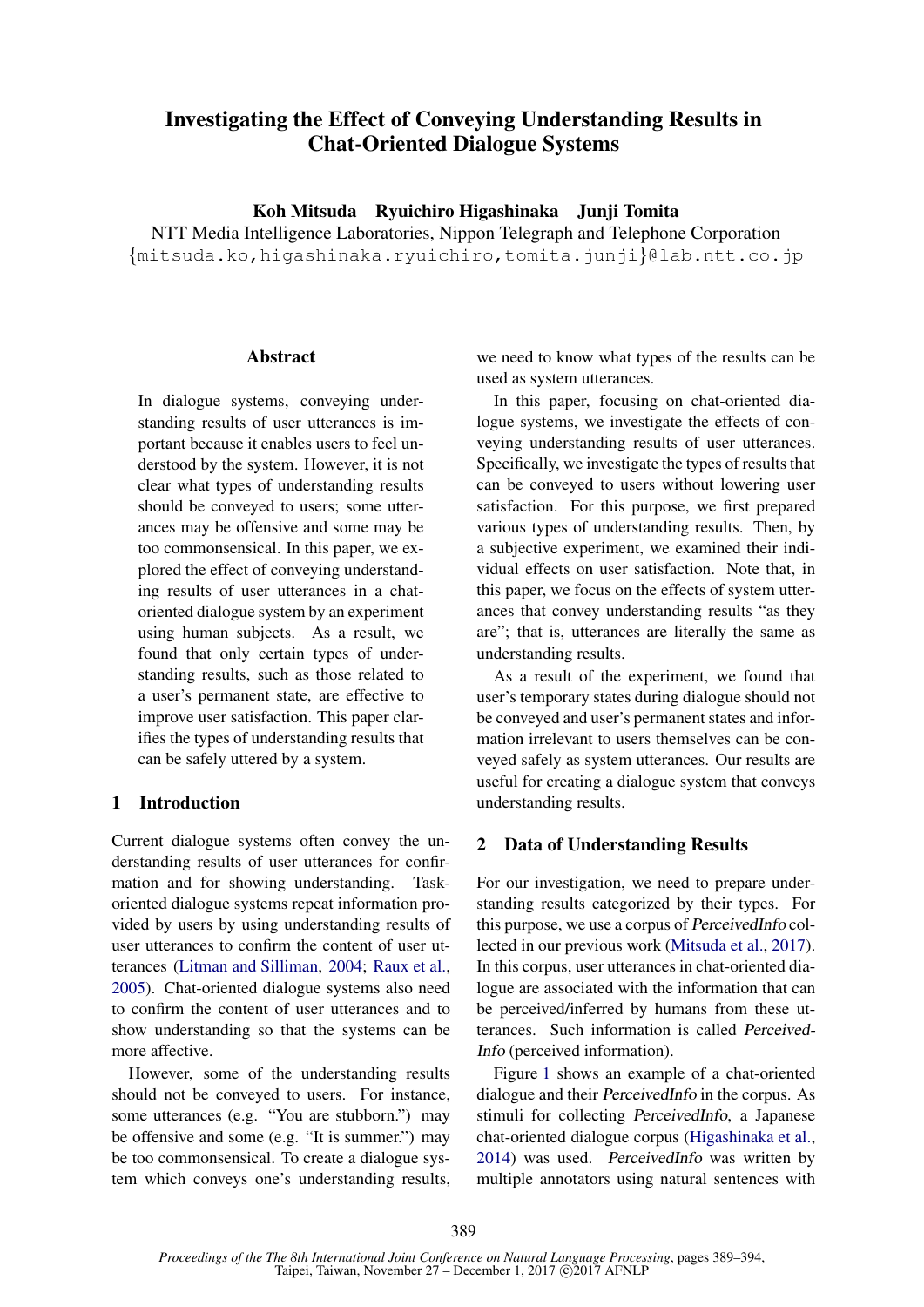|                | Chat oriented dialogue                                              | Perceived information for $U_{13}$             |
|----------------|---------------------------------------------------------------------|------------------------------------------------|
| U,             | <i>Speaker</i> : utterance                                          | <b><i>B</i></b> doesn't mind going a long way. |
| $U_1$          | A: Hello, nice to meet you!                                         | <b>B</b> drives a car.                         |
| U <sub>2</sub> | $\vert \mathbf{B}$ : Nice to meet you too.                          | $\boldsymbol{B}$ is active.                    |
| U <sub>2</sub> | $ A:$ I feel autumn coming, how about you?                          | <b>B</b> likes going on pleasure trips.        |
| $U_{\Lambda}$  | $\boldsymbol{B}$ : I think so too.                                  | <b>B</b> likes mountains.                      |
| $U_{\pi}$      | $\vert \mathbf{B}$ : The cicadas have gotten quiet recently.        | <b>B</b> likes Mt. Fuji.                       |
| $\cdots$       |                                                                     | <b>B</b> likes autumn leaves around Mt. Fuji.  |
|                | $U_{12}$ $B$ : Do you go anywhere interesting in autumn?            | <b>B</b> likes the outdoors.                   |
|                | $U_{13}$ $\vert$ <b>B</b> : I'll visit Mt. Fuji if I feel up to it. | <b>B</b> lives in Kanto prefecture.            |
| $\cdots$       |                                                                     | <b>B</b> lives near Mt. Fuji.                  |
|                | $U_{36}$   A: Let's talk about this next time.                      | <b>B</b> would like A to be surprised.         |
|                | $U_{37}$ $\boldsymbol{B}$ : Okay.                                   | Mt. Fuji is famous for autumn leaves.          |

Figure 1: Example of chat-oriented dialogue and perceived information in PerceivedInfo corpus. A and B correspond to speakers.

| Level 1               | Level 2                                                                | Level 3                                                    | Description                          | Example                                                       |
|-----------------------|------------------------------------------------------------------------|------------------------------------------------------------|--------------------------------------|---------------------------------------------------------------|
| Thought<br>$(55.1\%)$ | Thought                                                                | Belief self $(30.7\%)$<br>Speaker's belief for him/herself |                                      | A likes watching TV.                                          |
|                       | Belief other $(5.1\%)$<br>$(35.8\%)$                                   |                                                            | Speaker's belief toward listener     | $\overline{A}$ agrees with $\overline{B}$ .                   |
|                       | Speaker's desire relative to him/herself<br>Desire $(9.9\%)$<br>Desire |                                                            | A wants to talk about Mt. Fuji.      |                                                               |
|                       | $(19.3\%)$                                                             | Request $(9.4\%)$                                          | Speaker's request to listener        | $\overline{A}$ wants to be praised by $\overline{B}$ .        |
|                       | A's fact<br>$(37.9\%)$                                                 | Attribute $(20.2\%)$                                       | User-modeling information of speaker | $\overline{A}$ is married., $\overline{A}$ can drink.         |
| Fact                  |                                                                        | Behavior $(14.4\%)$                                        | Speaker's action                     | $\boldsymbol{A}$ drives a car., $\boldsymbol{A}$ is thinking. |
| $(44.9\%)$            |                                                                        | Circumstance $(3.3\%)$                                     | Background around speaker            | A is close with friends.                                      |
|                       | Other fact                                                             | Certain fact $(3.9\%)$                                     | Certain fact irrelevant to speaker   | Mt. Fuji is famous for red leaves.                            |
|                       | $(7.0\%)$                                                              | Uncertain fact $(3.1\%)$                                   | Uncertain fact irrelevant to speaker | A rice crop may fail.                                         |

Table 1: Classification of perceived information used for investigation. A and B correspond to speakers.

regard to each utterance in the dialogue.

Table 1 shows the classification of Perceived-Info created in our previous work. These types were determined by manual clustering. The classification was evaluated by inter-annotator agreement among three annotators using 3,000 instances of PerceivedInfo with "Level 3" types. Fleiss'  $\kappa$  showed substantial agreement (0.69), indicating the validity of the classification.

In this work, we use the PerceivedInfo in this corpus as understanding results and investigate the effects of system utterances that convey Perceived-Info. We also investigate how the effects are different depending on the types of PerceivedInfo in the classification.

## 3 Experiment

Using PerceivedInfo, we evaluated the effects of system utterances conveying the understanding results in an experiment. Below, we explain the procedure to create the utterances for the experiment and how we evaluate them.

Figure 2 shows the flow of preparation and evaluation. We first select pairs of PerceivedInfo and a user utterance used for writing that Perceived-Info from the corpus. The writers rewrite or refer



Figure 2: Preparation and evaluation of system utterances

to the PerceivedInfo and utterance to create system utterances. Finally, raters evaluate them by questionnaire, giving a score to each utterance.

#### 3.1 Types of System Utterances

Table 2 shows the four types of system utterances prepared for evaluation. Utterances from PerceivedInfo are compared with those of three other types; namely, "Automatic," "Repetition," and "Human." "PerceivedInfo" is described below.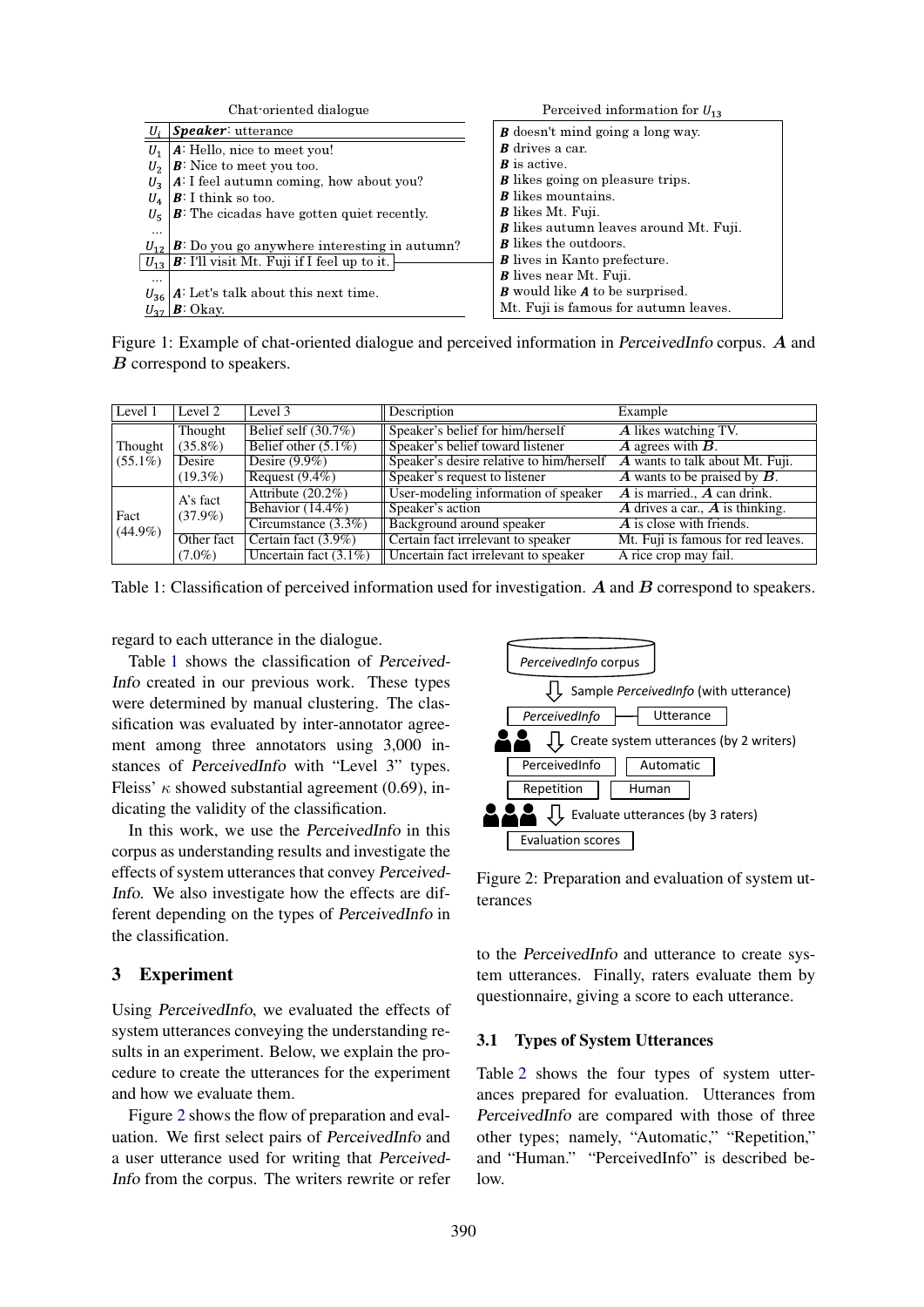| System utterance | Description                                                | Example                             |
|------------------|------------------------------------------------------------|-------------------------------------|
| PerceivedInfo    | Confirmation of perceived information                      | You are active, aren't you?         |
| Automatic        | Response generated by a chat-oriented dialogue system      | Do you work at Mt. Fuji?            |
| Repetition       | Repetition of user utterance in tag question form          | You will visit Mt. Fuji, won't you? |
| Human            | Response created by writer using keyword in user utterance | Mt. Fuji is a good place, isn't it? |

Table 2: Types of system utterances prepared for evaluation. "Example" column shows system utterance when user utterance is "I'll visit Mt. Fuji if I feel up to it." (utterance  $U_{13}$  in Figure 1).

PerceivedInfo This utterance simply conveys PerceivedInfo in the form of confirmation. The utterance ends with a tag question form to confirm the content of PerceivedInfo. Rewriting PerceivedInfo is done manually. The symbols  $\vec{A}$  and  $\vec{B}$  that indicate speakers are changed to "You" or "I".

#### 3.2 Types of Utterances for Comparison

We prepared three other types of system utterances for comparison. "Automatic" emulates the utterance of a chat-oriented dialogue system that is currently available. "Repetition" represents a simple repetition of the content of a user utterance. "Human" is an utterance conceived by human.

- Automatic This utterance is an automatic response from a chat-oriented dialogue system that generates an utterance on the basis of keywords extracted from user utterances. To prepare responses, we use a Japanese chatoriented dialogue system by NTT DOCOMO (Onishi and Yoshimura, 2014).
- Repetition This utterance is a repetition of a predicate argument structure in a user utterance (Higashinaka et al., 2014). It ends with a tag question form (in Japanese, "*desu ne*") to show that the system understands the content of a user utterance. The utterance is manually created by extracting and rewriting a predicate argument structure from the user utterance.
- Human This utterance is a human-level utterance (i.e., upper bound). We prepare it by having writers manually write an appropriate response to a keyword in the user utterance. Writers are instructed to select their favorite keyword in the utterance and use it to create a response that would satisfy users.

## 3.3 Preparation and Evaluation of **Utterances**

To clarify the difference of effects caused by the types of PerceivedInfo, we randomly selected approximately the same number of Perceived-Info from each type in "Level 3" shown in Table 1. In total, we prepared 500 instances of Perceived-Info; that is, 500 PerceivedInfo and user utterances associated with PerceivedInfo.

Using the 500 PerceivedInfo and utterances, "PerceivedInfo" and "Repetition" were written by a single writer and two versions of "Human" were written by two writers (Writer<sub>1</sub> and Writer<sub>2</sub>) independently. We evaluated both utterances of "Human" written by the writers, because the quality of "Human" may depend on the writer. "Automatic" were generated from the chat-oriented dialogue system by NTT DOCOMO using the utterance as an input to the system. Following this experimental set-up, we prepared five types of utterances (including two versions of "Human") for each pair of PerceivedInfo and a user utterance, totalling 2,500 utterances, for evaluation.

To evaluate how each utterance is usable as a system utterance in dialogue, we annotated "naturalness" to the utterances. Raters were instructed to evaluate how natural the response was in the chat-oriented dialogue and to annotate an absolute score for each utterance in one of seven grades from one (very unnatural) to seven (very natural). They evaluated the five types of utterances at the same time. They could see not only a user utterance and system utterance but also the context before the user utterance. Three raters worked independently.

## 3.4 Results of Subjective Evaluation

Table 3 shows the results of the evaluation, where the average scores annotated by three raters to the five types of utterances are listed. The results show that "Human by Writer<sub>1</sub>" and "Human by Writer<sub>2</sub>" were ranked the highest by all raters, with "Automatic" ranked as the lowest. The order of the evaluated scores tended to be consistent in all raters ("Human by Writer<sub>1</sub>," "Human by Writer<sub>2</sub>," "Repetition," "PerceivedInfo," and "Automatic"). Spearman's rank correlation coefficient between two annotators averages at 0.56. "Per-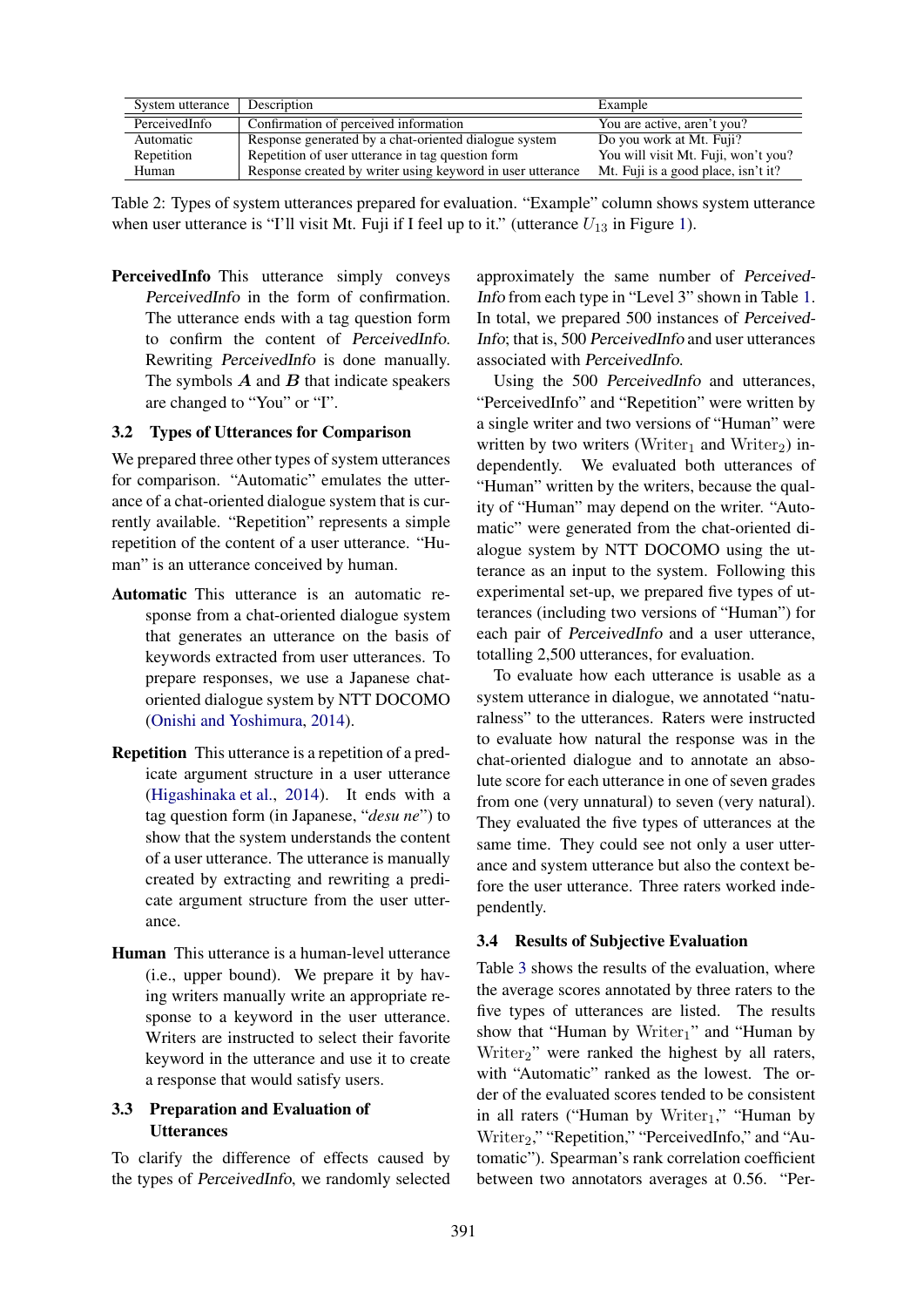| System utterance             |     |     |      | $Rater_1$ Rater <sub>2</sub> Rater <sub>3</sub> Average |
|------------------------------|-----|-----|------|---------------------------------------------------------|
| PerceivedInfo                | 2.7 | 3.1 | 3.1  | 3.0                                                     |
| Automatic                    | 2.1 | 2.3 | 2.2. | 2.2                                                     |
| Repetition                   | 3.7 | 4.0 | 4.6  | 4.1                                                     |
| Human by Writer $_1$         | 4.5 | 5.4 | 5.5  | 5.1                                                     |
| Human by Writer <sub>2</sub> | 4.5 | 5.1 | 5.5  | 5.0                                                     |

Table 3: Naturalness scores of system utterances annotated by three raters

ceivedInfo" was evaluated as being more natural than "Automatic," but less natural than "Repetition."

From this result, we can say that using only PerceivedInfo as system utterances is not an effective method. However, since there may be a difference among the types of PerceivedInfo, we further investigated the evaluation scores in each type of PerceivedInfo.

Figure 3 shows the averaged naturalness scores annotated for each type of "PerceivedInfo." The scores were clearly divided into three ranges: 1– 2, 2–4, and 4–5, and defined as Low-rate type, Mid-rate type, and High-rate type, respectively. We investigated what PerceivedInfo exist in each type and the reasons for their high or low rating. For reference, we list examples and scores of PerceivedInfo in each type in Table 4.

- Low-rate type An utterance in the Low-rate type mainly refers to user's temporary states, such as thoughts, emotion, or behavior during dialogue (e.g., "You want me to agree, don't you?"). Even an utterance that includes a positive expression (e.g., "You like me, don't you?") tends to be evaluated as unnatural. This can be partly explained by the politeness theory (Brown and Levinson, 1987). Utterances in the Low-rate type that mention a user's temporary state would create the need for the user to explain. Thus, a user's negative face, the desire to be left free to act as he or she chooses, can be threatened.
- Mid-rate type An utterance in the Mid-rate type generally refers to user's permanent states, such as favorites, experience, or profiles (e.g., "You like cool cars, don't you?"). Such an utterance tends to be evaluated as natural as "Repetition." However, an utterance including a negative expression (e.g., "You are stubborn, aren't you?") or a part of profiles (e.g. "You are a woman, aren't you?") tends to be evaluated as unnatural.



Figure 3: Naturalness scores of system utterances conveying perceived information on each type in Table 1

This means that a mention of something negative or private about the user is not a good option. This can also be explained by the politeness theory as a violation of a user's positive face; that is a desire to keep self-image approved.

High-rate type An utterance in the High-rate type generally refers to the content that does not directly relate to users, such as general facts (e.g., "A trip abroad is expensive, isn't it?"). Many utterances are evaluated as more natural than "Repetition" and as natural as "Human." This may be because the utterances in the High-rate type do not threaten a user's face because the content of the utterances has no direct relation to users.

From the experiment, we found that utterances created from specific types of PerceivedInfo are evaluated as more natural than others. Our results conform to the politeness theory and further provide quantitative evaluation of utterances that convey PerceivedInfo. One interesting thing is that the violation of the negative face has more impact on the naturalness when compared to that of the positive face. It is of great interest that, although much PerceivedInfo occurs during a dialogue, only a part of it can be uttered.

Although further investigation is needed, our results are useful for providing a guideline for creating system utterances that convey understanding results.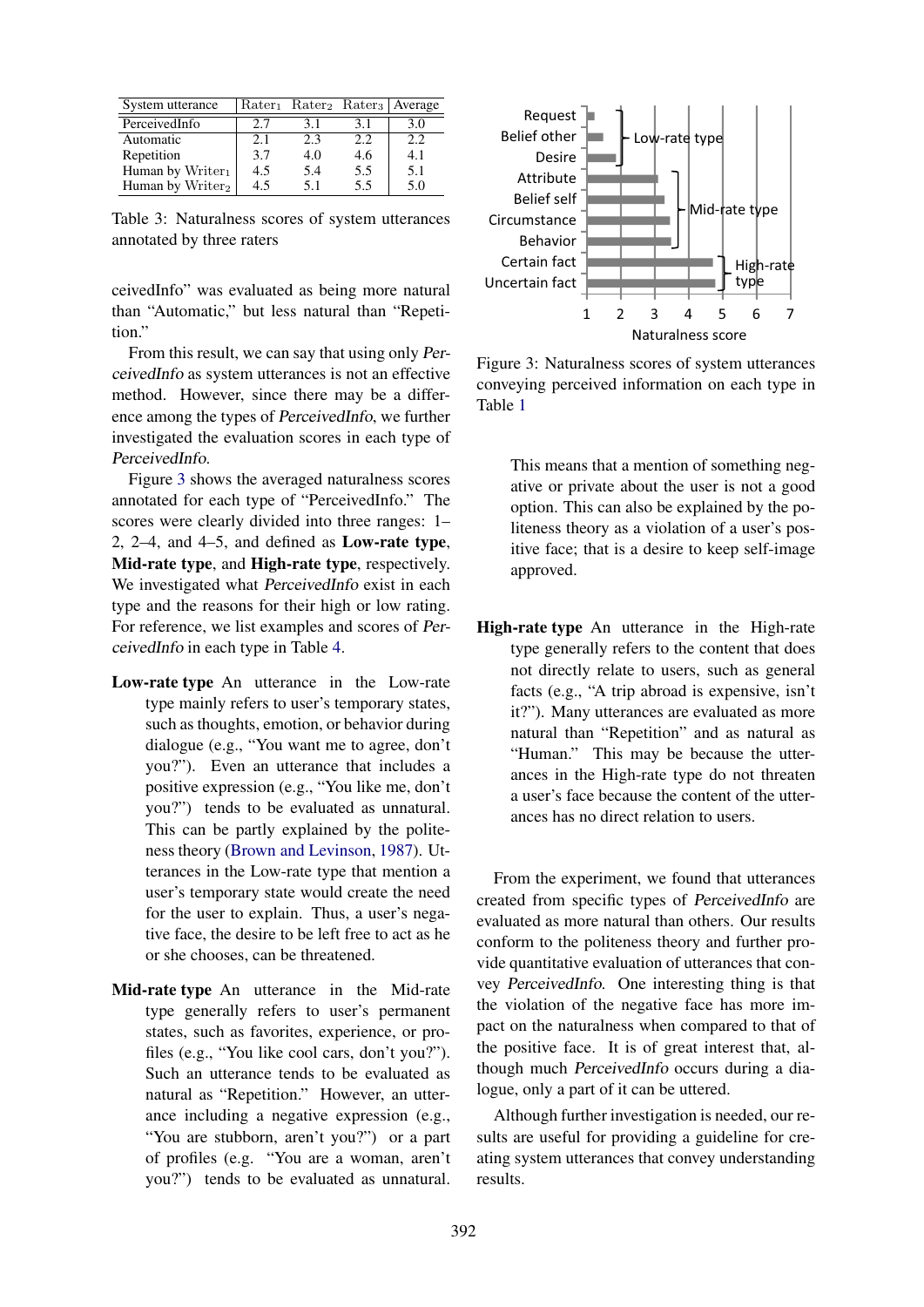| Rate | PerceivedInfo      | Worst utterance                                     | Score      | <b>Best utterance</b>                             | Score      |
|------|--------------------|-----------------------------------------------------|------------|---------------------------------------------------|------------|
| Low  | Request            | You want me to agree, don't you?                    | 1.0(1,1,1) | You want to talk about China, don't you?          | 2.0(1,2,3) |
|      |                    | You want to talk, don't you?                        | 1.0(1,1,1) | You want me to go to a gym, don't you?            | 1.7(1,3,1) |
|      |                    | You want me to know about you, don't you?           | 1.0(1,1,1) | You want to talk ordinarily, don't you?           | 1.7(1,3,1) |
|      |                    | You trust me, don't you?                            | 1.0(1,1,1) | You agree with me, don't you?                     | 2.7(3,3,2) |
|      | Belief other       | You like me, don't you?                             | 1.0(1,1,1) | You are interested in my topic, aren't you?       | 2.3(3,3,1) |
|      |                    | You misunderstand me, don't you?                    | 1.0(1,1,1) | My impression is changing, isn't it?              | 2.0(3,2,1) |
|      |                    | You want to change the topic, don't you?            | 1.0(1,1,1) | You long for nomadic life, don't you?             | 4.7(5,2,7) |
|      | Desire             | You want to boast of your partner, don't you?       | 1.0(1,1,1) | You want to go to Germany, don't you?             | 4.3(4,4,5) |
|      |                    | You want to sympathize with me, don't you?          | 1.0(1,1,1) | You want to live in cool place, don't you?        | 4.3(4,5,4) |
|      |                    | You are a woman, aren't you?                        | 1.0(1,1,1) | You are sociable, aren't you?                     | 6.3(5,7,7) |
|      | Attribute          | You are easygoing, aren't you?                      | 1.0(1,1,1) | You are willing to go out, aren't you?            | 6.3(5,7,7) |
|      |                    | You are weak, aren't you?                           | 1.0(1,1,1) | You are kind, aren't you?                         | 5.7(3,7,7) |
|      |                    | You are boastful, aren't you?                       | 1.0(1,1,1) | You like cool cars, don't you?                    | 6.3(5,7,7) |
|      | <b>Belief</b> self | You are a little embarrassed, aren't you?           | 1.3(1,2,1) | You like Mt. Fuji, don't you?                     | 6.0(5,6,7) |
| Mid  |                    | You are uninterested in agriculture, aren't you?    | 1.7(1,3,1) | You like the outdoors, don't you?                 | 5.3(5,4,7) |
|      | Circumstance       | There is a computer in your home, isn't there?      | 1.7(2,2,1) | You belong to the soccer team, don't you?         | 6.0(5,6,7) |
|      |                    | You live on your husband's earnings, don't you?     | 1.7(2,2,1) | It is sunny around you, isn't it?                 | 5.3(3,6,7) |
|      |                    | Your parents are well, aren't they?                 | 2.0(2,3,1) | Your relatives like celebrations, don't they?     | 5.0(4,4,7) |
|      | <b>Behavior</b>    | You think about what to say, don't you?             | 1.3(2,1,1) | You went out this summer, didn't you?             | 5.3(3,6,7) |
|      |                    | You show me interests, don't you?                   | 1.3(1,2,1) | You lost your appetite due to how the food looks. | 5.3(4,5,7) |
|      |                    | You think what to say next, don't you?              | 1.3(2,1,1) | You drink herb tee, don't you?                    | 5.0(2,7,6) |
| High | Certain fact       | It is September, isn't it?                          | 3.0(3,5,1) | Wheels are expensive, aren't they?                | 6.7(7,6,7) |
|      |                    | Bikes have various price ranges, don't they?        | 3.3(3,3,4) | It is humid, isn't it?                            | 6.3(7,5,7) |
|      |                    | Road bikes and bicycles are different, aren't they? | 3.7(3,4,4) | Curved handlebars are special, aren't they?       | 6.3(6,6,7) |
|      | Uncertain fact     | Using computers takes a lot of time, doesn't it?    | 2.0(1,4,1) | A trip abroad is expensive, isn't they?           | 6.7(7,6,7) |
|      |                    | That is a bad restaurant, isn't it?                 | 3.3(2,3,5) | Nagatomo showed great activity, didn't he?        | 6.3(7,5,7) |
|      |                    | Muscle pain arises the next day, doesn't it?        | 3.7(4,4,3) | Germany is safe, isn't it?                        | 6.3(6,5,7) |

Table 4: Best and worst three utterances conveying perceived information on each type in Table 1. "Score" column shows average score and each score annotated by three raters.

## 4 Related Work

Although there has been no studies that explored the effect of utterances conveying system's understanding results to users, there have been several that have explored what linguistic behavior can be used or how to utter contents in dialogue systems from the viewpoints of social aspects (especially on the politeness theory).

For example, Gupta et al. constructed a taskoriented dialogue system in the cooking domain in which utterance generation is performed on the basis of the politeness theory (Gupta et al., 2007). Wang et al. estimated the politeness of each utterance in a task-oriented dialogue system by using various features, such as insults or criticisms (Wang et al., 2012). Danescu et al. constructed a corpus in which politeness is annotated in online community data and constructed a model for estimating politeness using linguistic features, such as gratitude expressions or positive and negative lexicons (Danescu-Niculescu-Mizil et al., 2013).

## 5 Conclusion

In this paper, we investigated what types of understanding results can be used as system utterances. Using the corpus of PerceivedInfo (perceived information), we manually created and evaluated the utterances that convey PerceivedInfo. We found that certain types of PerceivedInfo, especially those related to a user's permanent state and information irrelevant to users themselves, are usable.

For future work, we want to construct a dialogue system that conveys the understanding results in the way we proposed. For this purpose, we need to create an automatic estimator of PerceivedInfo. In this work, we used the understanding results as they were; however, we can create various system utterances from PerceivedInfo, and, in such a case, other types of Perceived-Info can be effectively used. We want to further pursue how we can make use of PerceivedInfo in dialogue systems.

## References

- Penelope Brown and Stephen C. Levinson. 1987. *Politeness: Some universals in language usage*, volume 4. Cambridge university press.
- Cristian Danescu-Niculescu-Mizil, Moritz Sudhof, Dan Jurafsky, Jure Leskovec, and Christopher Potts. 2013. A computational approach to politeness with application to social factors. In *Proc. ACL*. pages 250–259.
- Swati Gupta, Marilyn A. Walker, and Daniela M. Romano. 2007. How rude are you?: Evaluating politeness and affect in interaction. In *Proc. International Conference on Affective Computing and Intelligent Interaction*. pages 203–217.
- Ryuichiro Higashinaka, Kenji Imamura, Toyomi Meguro, Chiaki Miyazaki, Nozomi Kobayashi, Hiroaki